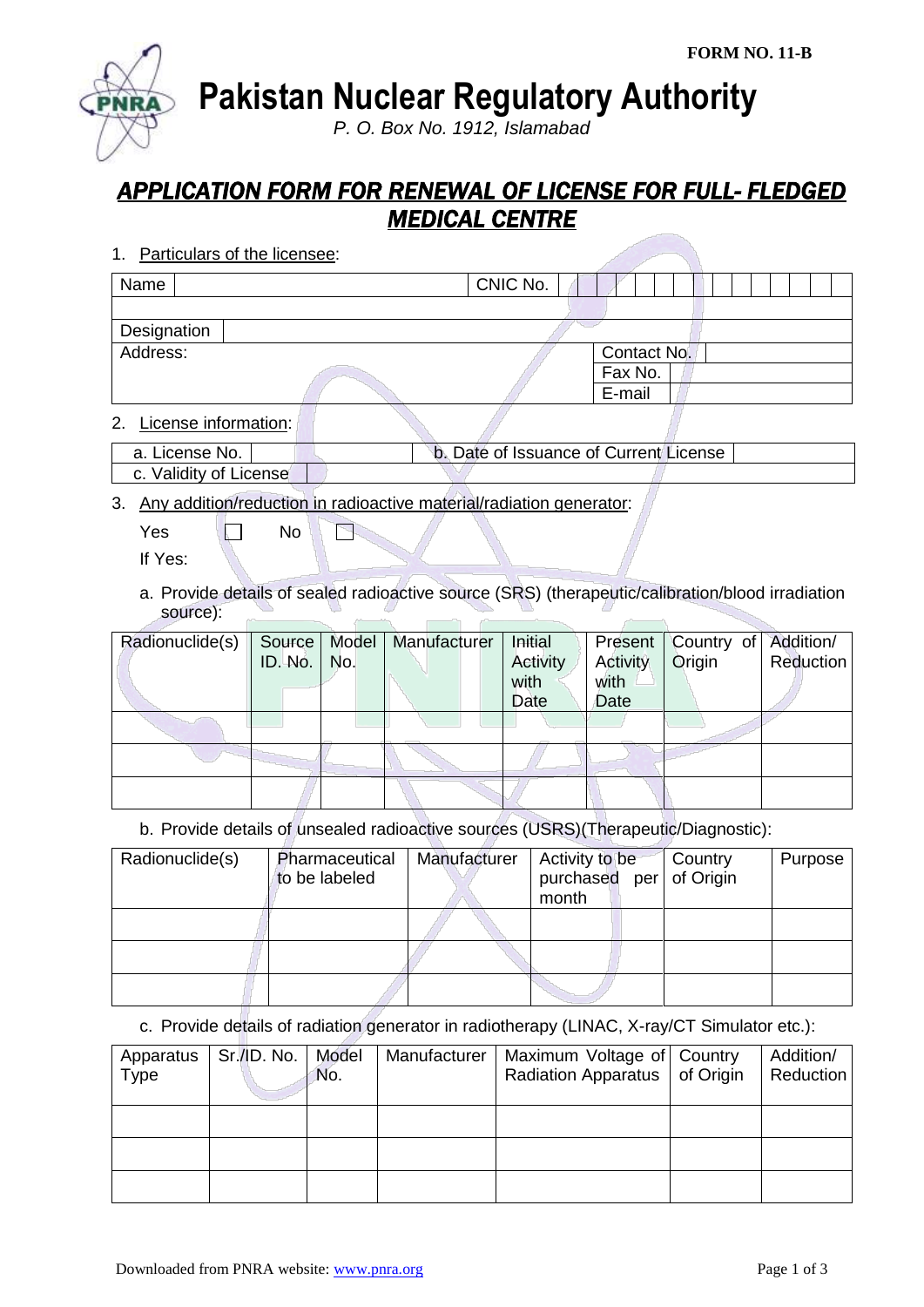## **FORM NO. 11-B**

d. Provide details of radiation generator in diagnostic radiology (conventional, mammography etc.):

| Apparatus<br>type | Sr./ID. No.   Model<br>X-ray No.<br>of<br>Tube | Manufacturer | Maximum<br>Voltage (kV) | Maximum<br>Current (mA) | Addition/<br>Reduction |
|-------------------|------------------------------------------------|--------------|-------------------------|-------------------------|------------------------|
|                   |                                                |              |                         |                         |                        |
|                   |                                                |              |                         |                         |                        |
|                   |                                                |              |                         |                         |                        |

- 4. Provide details of nuclear medicine equipment:
	- a. Gamma/PET camera:

| Apparatus           | Sr.I.D. |  | Model No.   Manufacturer   Country of Origin | Addition/Reduction |
|---------------------|---------|--|----------------------------------------------|--------------------|
| $T$ <sub>V</sub> pe | No.     |  |                                              |                    |
|                     |         |  |                                              |                    |
|                     |         |  |                                              |                    |
|                     |         |  |                                              |                    |
|                     |         |  |                                              |                    |

b. Dose calibrator/multichannel analyzer:

| Apparatus   | Sr./I.D. | Model | Manufacturer   Date of |                      | Country of Addition/Reduction |
|-------------|----------|-------|------------------------|----------------------|-------------------------------|
| <b>Type</b> | No.      | No.   |                        | Calibration   Origin |                               |
|             |          |       |                        |                      |                               |
|             |          |       |                        |                      |                               |
|             |          |       |                        |                      |                               |

5. Any change in particulars of Radiation Oncologist(s)/Nuclear Physician(s)/Radiologist(s) Medical Physicist(s)/Radiation Protection Officer(s)/Radiation Technologist(s) etc.:

If Yes:

Provide details below:

 $Yes \qquad \Box \qquad No$ 

| <b>Name</b> | Designation | CNIC No. | Age | Qualification   Experience/ |          | Left   |
|-------------|-------------|----------|-----|-----------------------------|----------|--------|
|             |             |          |     |                             | Training | Joined |
|             |             |          |     |                             |          |        |
|             |             |          |     |                             |          |        |
|             |             |          |     |                             |          |        |
|             |             |          |     |                             |          |        |
|             |             |          |     |                             |          |        |

6. Status of previous inspection recommendations:

 $\mathbf{L}$ 

……………………………………………………………………………………………………….

.….........................................................................................................................................

7. Details of radiation incident/accident occurred during previous licensing period (if any):

……………………………………………………………………………………………………….

.….........................................................................................................................................

- 8. License Fee Information:
	- a) License renewal fee may be submitted via **Askari Bank** (All branches). The Askari bank challan may be obtained from respective Regional Directorate or may be downloaded from:<https://www.pnra.org/bankChalan.asp>

OR

b) License renewal fee may be submitted via Pay Order/Bank Draft in favor of **"Director Finance PNRA, Islamabad".** In this case, please provide the following details: